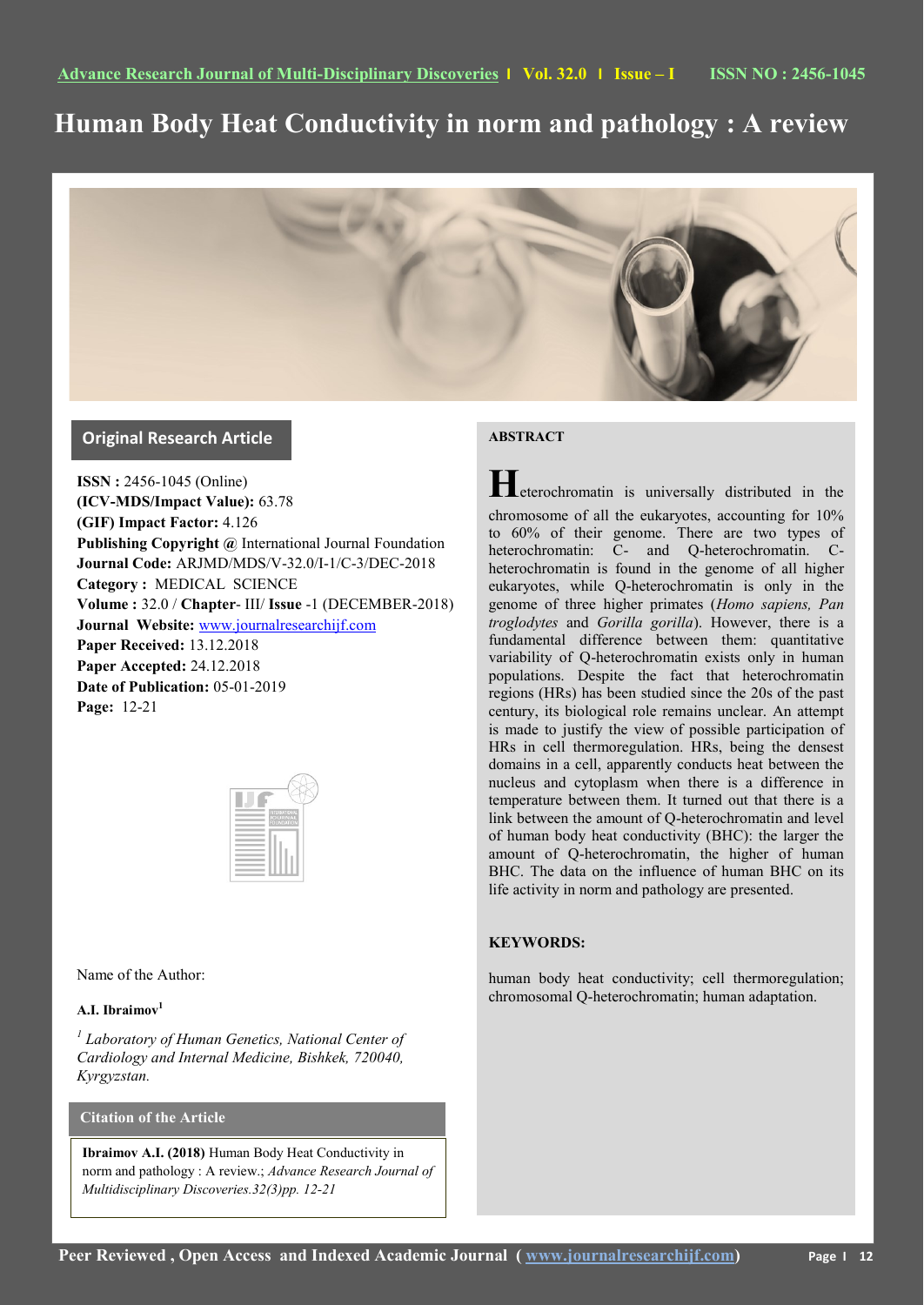#### **I. INTRODUCTION**

Thermal conductivity is the process of heat energy propagation by direct contact of bodies having different temperatures. According to the second law of thermodynamics, the spontaneous process of heat transfer in space occurs under the influence of the temperature difference and is directed towards a reduction in temperature. In all materials, heat is transferred through the transfer of energy by micro particles. Molecules, atoms, electrons, and other micro particles that make up the material move at speeds proportional to their temperature. Fastmoving micro particles give their energy to more slowly ones, thus transferring heat from the zone with high to the zone with low temperature leads to equalization of body temperature.

Temperature has a fundamental influence in all chemical and biochemical reactions. It influences reaction rates, equilibrium amounts, viscosity, solubility, molecular arrangements and numerous other parameters. Temperature is important for physiological processes as well as cell maintenance and function. The body temperature is maintained at a relatively constant level because of the balance, which exists between heat production and heat loss. If there were no heat loss even in the resting subject would produce sufficient heat to raise the body temperature by 10 ᵒC every hour; a 69-kg man produces 70 calories of heat per hour due to the basal metabolism.

It is commonly assumed that the main elements of the organ-based physiological thermoregulation are known, and at present the efforts are directed at the study of their complex interactions at the cell and molecular level (Blatties, 1997). However our long experience of studying the effects of one of the types of constitutive heterochromatin in the human genome – chromosomal Q-heterochromatin regions – inclines to the idea that, possibly, in the process of keeping the temperature homeostasis in the organism one more element participates, namely the heat conductivity of the cellular part of a body (Ibraimov, 2003, 2004).

#### **II. THE ORIGIN OF THE IDEA OF HUMAN BODY HEAT CONDUCTIVITY.**

It is found that non-coding part of human genome makes about 98% of cell nucleus DNA. Approximately 15-20% of this non-coding part of human DNA is constitutive heterochromatin (John, 1988). There are two types of constitutive heterochromatin: C- and Q-heterochromatin. Human chromosomes possess two types of constitutive heterochromatin: C- and Q-heterochromatin (Caspersson et al., 1970; Arrighi, Hsu, 1971). Chromosomal Cheterochromatin regions (C-HRs) are found in the genome of all higher eukaryotes, while Q-heterochromatin regions (Q-HRs) are only in the genome of three higher primates (*Homo sapiens, Pan troglodytes* and *Gorilla gorilla*) (Pearson, 1973; 1977; Verma, 1988). However, there is a fundamental difference between them: quantitative variability of chromosomal Q-HRs in the genome exists only in human populations (Paris Conference, 1971; ISCN, 1978).

Despite the fact that chromosomal heterochromatin regions (HRs) has been studied since the 20s of the past century, its biological role remains unclear on the whole. This circumstance is also reflected in variety of hypothesis, none of which is supported with necessary experimental data (for details see: John, 1988; Ibraimov, Mirrakhimov, 1985; Prokofyeva-Belgovskaya, 1986; Elgin, Grewal, 2003; Craig, 2004; Dimitri et al., 2004; Bhasin, 2007; Ibraimov, 2015). Moreover, all these hypotheses generally refer to C-HRs, but not to Q-HRs.

Based on our investigations of chromosomal HRs variability in human populations, as well as on the analysis of existing literary data on the condensed chromatin (CC), structure of interphase nucleus and redundant DNA in the genome of higher eukaryotes, an attempt is made to justify the view of possible participation of CC in cell thermoregulation (Ibraimov 2003). CC,

being the densest domains in a cell, apparently conducts heat between the nucleus and cytoplasm when there is a difference in temperature between them. The assumed heat conductivity effect of CC is stipulated by its principal features: a condensed state during the interphase, association with the lamina and the inner nuclear membrane, replication at the end of the S period of a cell cycle, formation of the chromocenter, genetic inertness, and wide variability in the quantitative contents both within and between species (Ibraimov 2003, 2004).

Chromosomal HRs is localized in the interphase nucleus along the periphery of nucleus and is in close association with nucleus membrane. The layer is often so dense that it can itself form the quite rigid structure able to maintain spatial organization of nucleus (Comings, Okada 1970). Chromosomal HRs is a basis of periphery layer of CC chromatin in cells (Lampert, 1971; Bostock, Sumner 1978; Prokofyeva-Belgovskaya 1986).

Chromosomes have both internal (repair, recombination, rearrangement, modification, restriction) and external (replication, transcription, packaging, organized movement) molecular activities, which are accompanied, inter alia, by some heat output. If for any reasons the temperature in a nucleus begins to exceed that in cytoplasm there is a need for dissipation of surplus heat outside the nucleus. To do this the nucleus has two options: increasing its volume or increasing the heat conductivity of the nuclear membrane. The first option is limited for obvious reasons. The second option is the more promising one should the heat conductivity of the nuclear membrane be increased somehow. Since the nuclear envelope consists of double-membrane extension of the rough endoplasmic reticulum, the nuclear membrane cannot essentially change its structure. But it is necessary to remove the surplus heat from the nucleus somehow. Since the proposed idea is based on cell phenomena, apparently nature 'found' a very simple and effective solution: it increased its heat conductivity through compression of the internal layer of the nuclear membrane by CC.

Certainly, cell thermoregulation hypothesis should be checked *in vivo* on the cell level. But we have not had such opportunity till present. Nevertheless, we have checked this hypothesis on the level of human organism assuming that CT is the basis for heat conductivity of whole cell part of body. Through trial and error we have identified areas of the body and the thermal load mode, which allows to roughly estimating the level of human body heat conductivity (BHC): high, medium and low. Results obtained show that individuals in population truly differ from each other in BHC and its level depends on the amount of chromosomal Q-HRs in human genome (for more details see: Ibraimov et al., 2014).

But some questions still remain unsolved including methodical ones in studying the human BHC variability. In particular, it is still not possible to develop a method to accurately measure the BHC of human, as it is done on homogeneous non-living objects by thermal physicists.

## **III. THE METHOD OF DETERMINING THE THERMAL CONDUCTIVITY OF THE HUMAN BODY.**

Virtually, there is nothing new in the idea that the body of the human should possess some heat conductivity. Nevertheless, it has not drawn the attention of nor physicists, neither physiologists for the present as the important physical characteristic of a human body. Apparently, it is connected with known physical heterogeneity (in sense, density) of a human body. Probably that's why; we did not manage to find in the literature not only a special method, but even any attempt to estimate body heat conductivity (BHC) of live organisms.

**ADVANCE RESEARCH JOURNAL OF MULTIDISCIPLINARY DISCOVERIES**

 $\supseteq$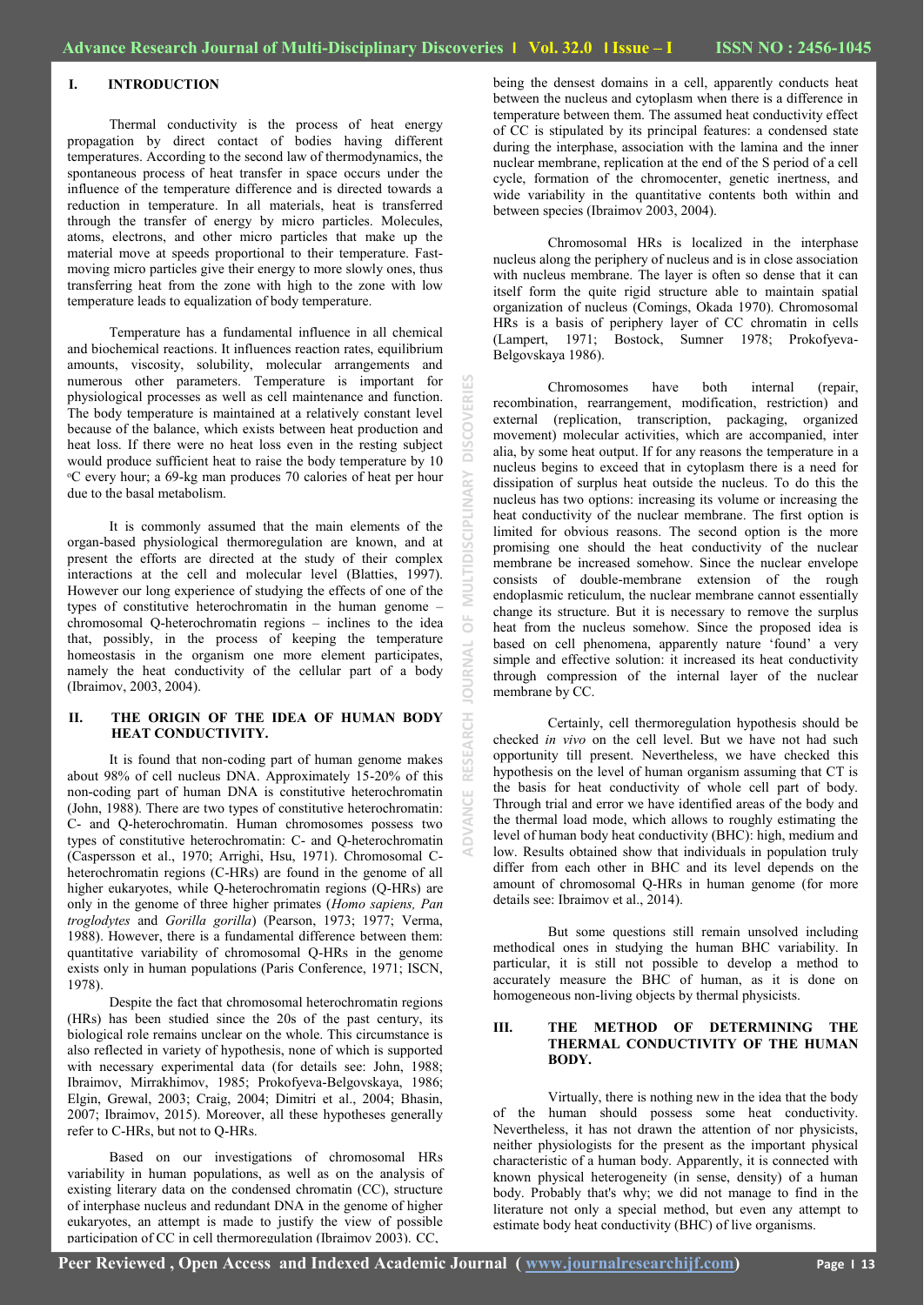$\overline{0}$ 

**JOURNAL** 

RESEARCH

MULTIDISCIPLINARY

**DISCOVERIES** 

In thermo physics, measurement of heat conductivity of solid bodies (f.e. metal) is carried out by determination of heat conductivity coefficient by a calorimetric method. Transfer of heat occurs through a metal rod, the ends of which are placed in a calorimeter with the water taken at temperatures *T1* and *T2* (*T1* > *T2*). It is obvious that direct transfer of a method of measurement of the heat conductivity, applied in thermo physics is unacceptable to a human body both for technical and ethical reasons. However we have tried to approximate to the decision of this problem indirectly, by an estimation of part of a human body. For this purpose, we had to modify the standard technique of physicists so that it was acceptable to the human.

As is known inorganic and organic bodies have different mechanisms of equalization of temperature (*T*): in the first case it is carried out through heat conductivity (HC), in the second, besides HC, liquids circulating on all body (blood, lymph, saps) participate. It is obvious that wide variability of BHC, found out by us, in human population cannot be connected with *T* of blood, because its *T* is under the strict control of the central (hypothalamus) organ based system of physiological thermoregulation. Therefore, in our opinion it was highly probable that the possible reason of differences of individuals in heat conductivity of their bodies in a population could be any other physical factor. Under the latter, we meant human body heat conductivity (Ibraimov, Tabaldiev, 2007; Ibraimov et al., 2014). However the problem lies in an objective estimation of human BHC.

Since the literature does not have a special method for measuring human BHC, we could only use the method of trial and error to find the areas of the body, which at least allow to roughly estimating the transfer of thermal energy from environment into body and from one body part to another. For example, hand is selected from ethical and technical considerations (Ibraimov, Tabaldiev, 2007; Ibraimov et al., 2014).

Why hands? Certainly, hand tissues are not that part of the organism which makes it possible to judge unambiguously about the heat conductivity of the whole cell part of a human body. However, some physiological data testify the favor of our choice of the part of a body. For example, Aschoff (1958) has recognized that the distal parts of the body may be more important heat loss effectors of the shell. The palmer sides of the hands, plantar sides of the feet, ears, lips, cheeks and nose tip contain artriovenous anastomoses (reviewed in: Van Someren et al., 2002). Finally, our own observations have shown that only temperature of a palm of hand has shown wide variability in population among available for measure of heat conducting parts of human body (Ibraimov, Tabaldiev, 2007). We see this fact as the most important one, as it is known that nuclear, rectal or armpit temperature is the same for all physically healthy people at rest and at room temperature.

The principle of the method is very simple. To evaluate human BHC it is necessary to: a) create a temperature gradient between a certain part of the human body and the environment. To this end, the left hand is immersed in a water bath, where the water temperature is set at 9 °C higher than the temperature of the left palm of the individual under study; b) for 20 minutes, the temperature of the right palm is measured every minute (the transition of thermal energy from one part of the body to another) using a non-contact thermometer used in medicine; c) the time of onset of the temperature maximum on the right palm (rate of transition of thermal energy) shall be recorded.

Our empirical experience has shown that to create a temperature gradient between the human body and the environment *T* of "hot" water in a water bath should be raised  $\sim$  9 °C. Certainly, no fundamental physical constant of a human body is at the back of this number. But, it is also undesirable to increase the *T* of 'hot' water more than 9°C. In that case, we could face with denaturation of proteins in cells of individuals whose *T* of palms is close to that of armpit. In addition, some individuals experienced discomfort when their hands were immersed in water, where *T* of "hot" water was above  $\sim$ 9 °C.

After years of searching for an acceptable method to evaluate human BHC, we settled on this option. BHC estimation of individuals should be conducted indoors at a temperature of 20  $^{\circ}$ C – 22  $^{\circ}$ C. At first the individual's oral cavity and palms temperatures were measured. Temperatures of the palm were measured using a pyrometer for non-contact temperature measurement of the human body (f.e., electronic medical infrared thermometer F-1000, B.Well, UK). A medical electronic thermometer WT-03 of the same company was used to measure the temperature of the oral cavity. Measuring the left palm temperature was necessary for preparation of 'hot' water. 'Hot' water was prepared by adding of number nine to the thermometer reading. For instance, if an individual's palm temperature was 31.0ºC, then 'hot' water temperature for his hand should be 40.0°C. 'Hot' water was prepared to create a thermal gradient between the left hand and its surrounding.

The studied person sits down on a chair with his body upright, head is raised, and hands hang down naturally on both sides of his body and muscles are relaxed. Then the examinee plunges slowly his left hand up to the wrist in water bath (volume  $\sim 6.0$  liter), which maintains water temperatures at a given mode until the end of the experiment. Water bath is placed against shin. During the heat conductivity measuring which takes 20 minutes, the individual under test should not divert his attention away, keep the hand in water and not press it against the walls of the water bath. Throughout the whole thermal load the right palm temperatures were minutely measured. Measuring the right palm temperature was necessary for determining the amount and rate of thermal energy passed from the wrist of left hand to the wrist of right hand. The assessment of the BHC is carried out as follows: if the temperature peak occurred within the first 5 minutes, it is assumed that such an individual has a high heat-conducting body; from 6 to 10 minutes middle- , from 11 minutes and above as a low heat-conducting body (for more details see, Ibraimov et al., 2014).

Relationship between the amount of chromosomal Q-HRs and the temperature difference between the surfaces of the right palm and the oral cavity at rest detected. Namely, the more the chromosomal Q-HRs in the human genome, the smaller the *T* difference between the oral cavity and the surface of the right palm, and *vice versa* (Ibraimov et al., 2014).

How do we interpret the data? Statistically significant relation between the number of chromosomal Q-HRs in the genome and the *T* difference between the oral cavity and the right palm at rest may also characterize the heat conducting ability of the human body, the smaller the *T* difference, the higher the BHC, and *vice versa*. We believe that the smaller *T*  difference between the oral cavity and the palm reflects the high thermal conductivity ability of the body, in a sense that such an organism equalizes the *T* difference between the different parts of the body more effectively, thereby successfully avoiding overheating of the organism in hot conditions. Temperature of the right palm at rest, presumably, also reflects the level of BHC; individuals with high *T* of palm may have higher BHC, and *vice versa*.

We believe that the time of occurrence of the peak temperature on the right palm reflects the rate of conductivity, while the value of *T* of the right palm surface at that moment seems to reflect the quantity of thermal energy in the individual's body. If the peak temperature on the surface of the palm occurs in the first five minutes after the thermal load, then such an individual is considered as a person with high BHC, and *vice versa*. In other words, we believe that a person with high BHC conducts heat through the body quicker and eliminate its excessive quantity through body shell quicker as well to maintain a constant level of inner body temperature.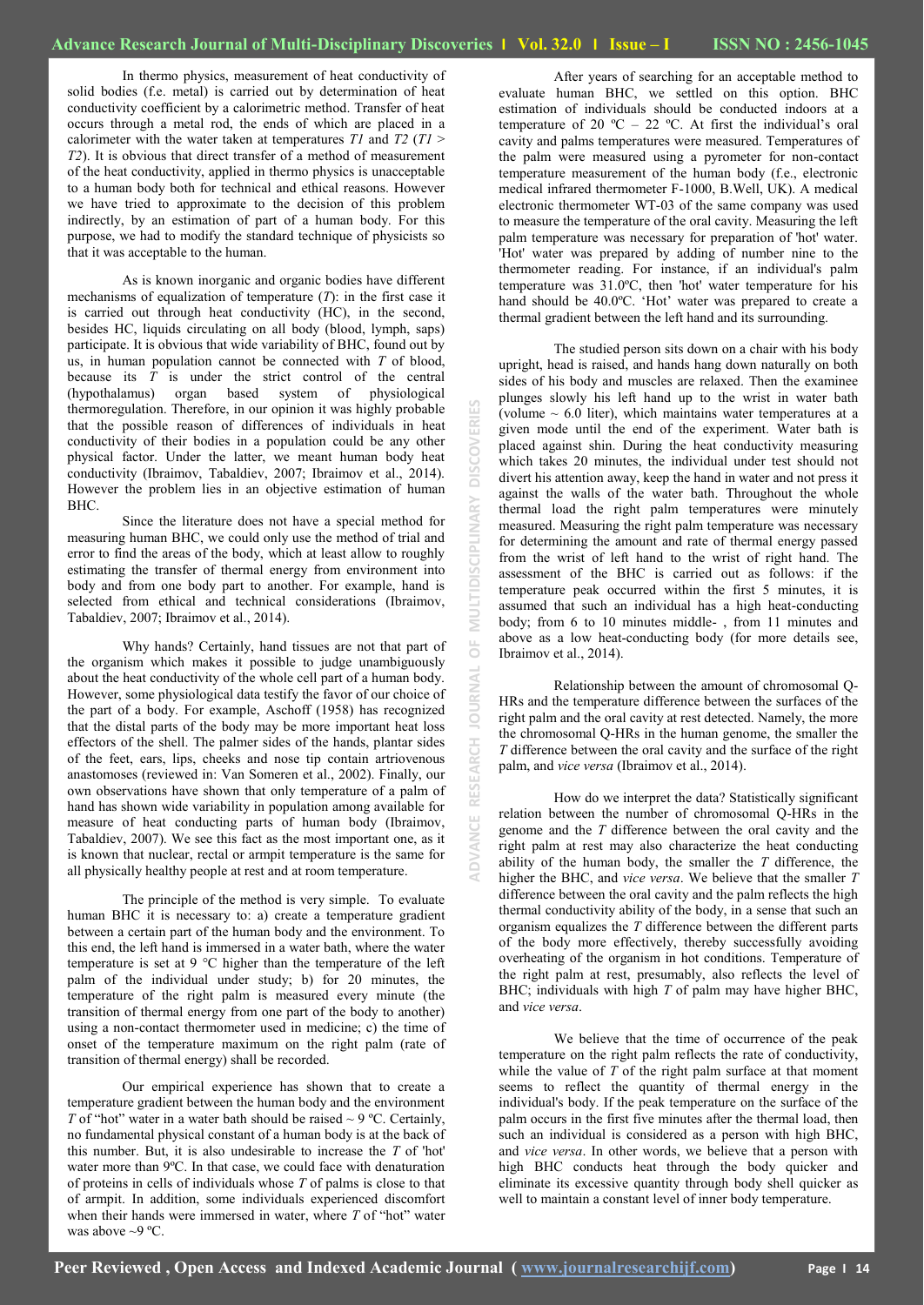ŏ

RNAL ion<br>D

RESEARCH

ā

 $\geqslant$ 

ā

And finally, is it possible to evaluate BHC of human without determining the number of chromosomal Q-HRs in the genome? We believe that this is possible. For this it is necessary to know: a) the time of occurrence of peak temperature on the surface of the right palm in the controlled thermal load, b) the difference of *T* between the oral cavity and the surface of the right palm at rest, and c) *T* of the surface of the right palm at rest. If: a) the peak temperature occurs in the first five minutes after a thermal load; b) the difference of *T* between the oral cavity and the right palm does not exceed  $1.0^{\circ}$ C, and c) *T* of the surface of the right palm at rest is above 36.0°C, then it is possible to expect that such a person will have high BHC, and *vice versa*.

Thus, to indirectly assess the rate of transition of thermal energy from the nucleus to the cytoplasm in humans, we use the method of assessing the BHC at the level of the whole organism. For practical purposes, to assess the level of human BHC may be not necessarily measure the rate of transition of thermal energy from the nucleus to the cytoplasm in its cells. Methodically, it may even be justified. For example, to assess the temperature of the human body, physicians are limited to measuring the temperature of the oral cavity or armpit. To solve more specific problems determine the temperature of the rectal temperature and/or eardrum. Even less often resort to direct measurement of the temperature of the internal organs. And not because it is an invasive method or technically complex, but because the temperatures of the internal organs and various parts inside the body (for example, limbs) are different during the day and time of year. To simplify the task, scientists agreed to measure the temperature of certain areas of the outer body.

There are no direct data on the temperature of different parts of the cell nucleus measured *in vivo*. However, it is difficult to expect that the nucleus temperature will be the same at all its sites. Obviously, the biochemical activity in nucleoli or chromocenters will be higher than in the rest of the nucleus. In addition, the nucleus is a heterogeneous physical mass, and a deeply structured organelle. Therefore, prior to the emergence of direct methods to determine the rate of transition of thermal energy from the nucleus to the cytoplasm could be limited to the study of BHC at the level of the organism.

## **IV. MAIN RESULTS**

Thereby, as a whole our results show that on the population level: a) individuals in a population differ from each other on the level of BHC; b) on the average BHC of males is higher than that of females; c) individuals differ in BHC from different age groups, on the average human BHC level is steadily changed decreasing with age; d) natives of low altitude regions of southern latitude differ on the average by higher BHC than population of high mountains and northern latitude; e) weight, height, types of body constitution (normosthenic, asthenic and hypersthenic), pulse rate and level of arterial pressure do not effect on the variability of BHC in population (Ibraimov, Tabaldiev, 2007; Ibraimov et al., 2010a,b; 2014).

It is interesting that these results meet the data obtained during investigation of quantitative variability of chromosomal Q-HRs in human population, namely: a) individuals in a population differ from each other in the number of chromosomal Q-HRs in the genome; b) as a rule, amount of chromosomal Q-HRs in male karyotype is higher than in female one on the population level; c) different age groups have different amount chromosomal Q-HRs: the greatest number of Q-HRs is characteristic of neonates, while the lowest – of elderly subjects; d) a consistent interpopulation differences in the quantitative amount of chromosomal Q-HRs in their genome were established. These differences proved to be related to features of the ecological environment of the place of permanent residence, and not to their racial and ethnic composition. The amount of chromosomal Q-HRs in the population genome tend to decrease from southern geographical latitudes to northern ones, and from low-altitude to high-altitude ones (Buckton et al., 1976; Lubs et

al., 1977; Al-Nassar et al., 1981; Ibraimov, Mirrakhimov, 1982 a, b, c; 1985; Ibraimov, 1993; 2015; 2017; Ibraimov and Karagulova, 2006; Ibraimov et al., 1982; 1986; 1990; 1991; 1997; 2013; 2014; Stanyon et al., 1988; Kalz et al. 2005; Decsey et al., 2006).

#### **V. BHC AND HUMAN ADAPTATION.**

Human uniqueness in addition to all his known characteristics is that he is the only who managed to populate the whole Earth surface including such extreme areas as Far North and high altitudes remaining single tropic biological species. Moreover, all this took place in a short period of time (around 30,000 - 50,000 years), an unprecedented fact in life evolution (Stringer 1996).

It is known that of all physical environmental factors able to influence life, temperature is the most substantial. Role of temperature in biological life is obvious. And its highest form, mammals are able to maintain relatively permanent body temperature keeping high level of metabolism.

It is generally considered that the human is well adapted to hot climate. Probably this is connected with the fact that the human is a biological species developed in tropical climate of East Africa. Unlike many animal species, man is unstable to live in an extreme cold environment. He is basically a tropical homoiotherm. However, due to various reasons, human populations have to live under conditions of low or high environmental temperature *(T)* where maintaining the temperature homeostasis is especially difficult. Naturally, all three effector thermoregulating systems mobilize: heat production, heat loss and thermoregulatory behavior. Though being important, they cannot be effective at long-term perspective. We suppose that *H. sapiens,* besides those inherent in all mammals possesses an additional but very fine and simple mechanism of thermoregulation. In the present case, in order to preserve temperature homeostasis under different environmental conditions, in addition to physiological, behavioral and biochemical mechanisms such as wide intra population variability by BHC was used (Ibraimov, 1993, 2003, 2004; Ibraimov, Tabaldiev, 2007). Possibly, for the *H. sapiens,* BHC diversity is necessary because no single genotype can possess a superior adaptadness in all environments.

On the whole, we see efforts for maintaining temperature homeostasis under conditions different from climate of the Eastern Africa as follows: 1) an individual with less chromosomal Q-HRs in the North maintain more effectively temperature homeostasis in organism because of low BHC, permitting to preserve additional amount of produced heat in organism longer and slow down the body cooling rate from external cold; 2) an individual with high BHC in the North, constantly loosing additional amount of metabolic heat through conduction which is necessary for organism in terms of cold climate and exposing to relatively fast cooling because of cold, has to produce larger amount of heat and/or consume more highcalorie food for heat production, which is not always simple and healthy; 3) an individual with low BHC in the South (where environment temperature is higher than body temperature) besides his own internal heat production receives additional heat from environment by means of conduction, which, as it is known, is not used in useful physiological work. That is why these individuals' bodies overheat faster and they have to return heat surplus (through sweating, polypnoe, forced rest, behavioral reactions and etc.) to environment at the cost of significant decrease of physical and mental activities that finally negatively influences on their adaptation to hot climate; 4) an individual with big amount of Q-HRs in genome in the South having body with high thermal conductivity perhaps adapts better to high temperature of environment, more effectively leveling temperature differences in different parts of the body and faster directing surplus heat flow from organism to environment, including the way of heat radiation.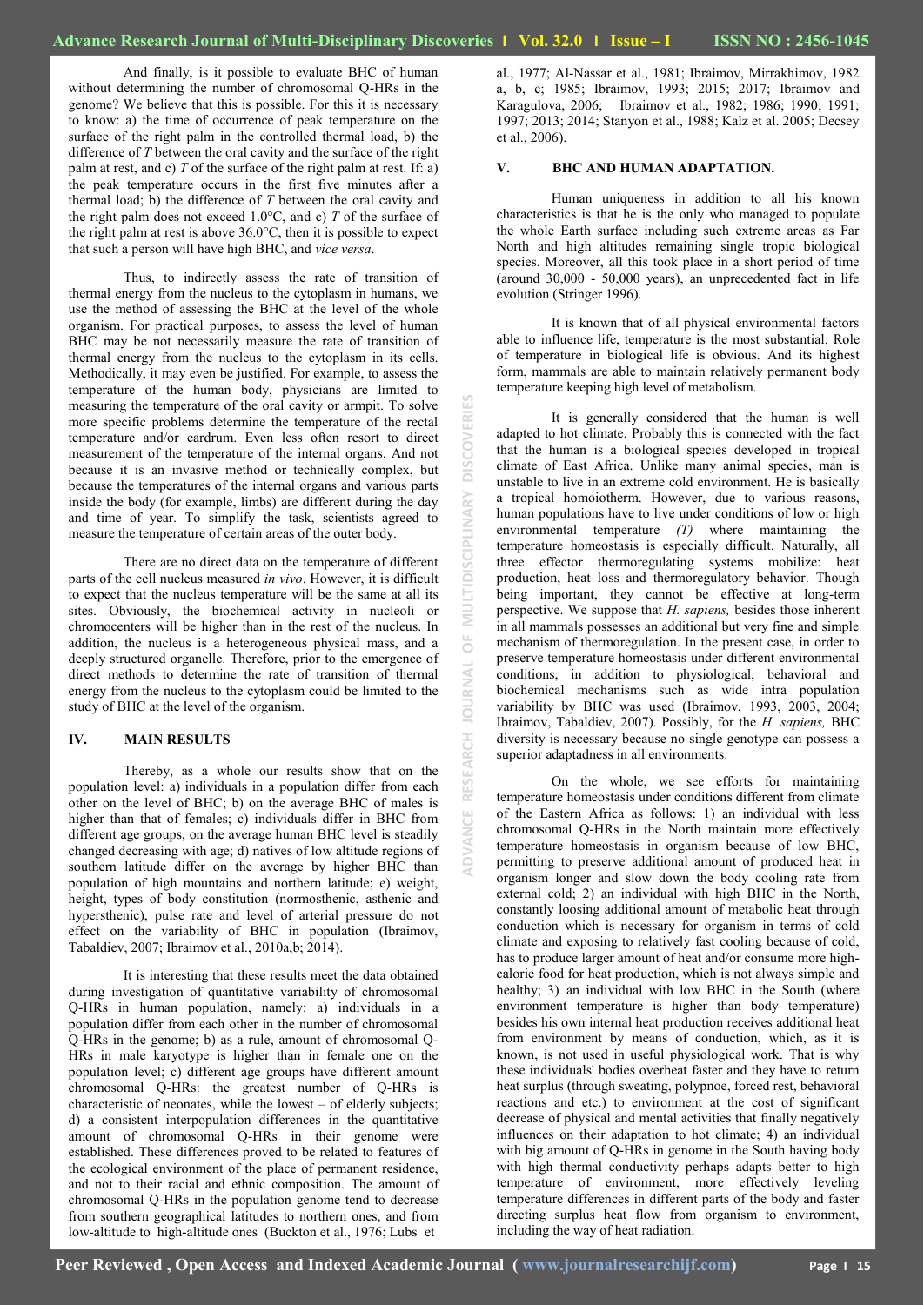$\overline{0}$ 

JOURNAL

RESEARCH

**ADVANCE** 

0<br>2<br>2

**MULTIDISCIPLINARY** 

Generally speaking, we wish to state that individuals equalize better and faster the *T* difference between different parts of body with high BHC and *vice versa*. If this is true then it would have found a simple explanation, for example, for the known resistance of South natives to high temperature of environment. Namely, they effectively equalize *T* difference in different parts of bodies and faster take out surplus heat in the environment due to high heat conductivity of their bodies. At that rate, aboriginals of the Far North or high altitudes could better and longer maintain the metabolic heat in the body due to low heat conductivity of their bodies with all ensuing consequences. The same way it might have been explained why do males endure better the heat load than females and the latter are more stable to cold than males.

Taking into consideration the mentioned all above, it can be explained why the amount of chromosomal Q-HRs is greater in the genome of newborns, then in senior age groups (Buckton et al. 1976; Ibraimov, Karagulova, 2006a), and the same chromosomal material is found in greater quantity in the genomes of infants died during first weeks, months, and years of their life (Ibraimov, Karagulova, 2006b). Prevalence of people with lesser quantity of Q-HRs in the genome in senior people groups may be connected with negative selection of individuals with greater amount of chromosomal O-HRs during first years of their life. As it is well-known, infants' ratio of body surface to body capacity is higher than adults' ratio. When one more physical factor (high BHC) superimposes on this, then these infants are more vulnerable to colds and their consequences.

Our data on the temperature difference between the oral cavity and the palm could explain the data obtained in the frame of other research programs. Thus, the average difference between the oral and axillary temperatures of Indian children aged 6 - 12 was found to be only  $0.1 \degree$ C (standard deviation  $0.2 \degree$ C) (Chatuverdi et al., 2006) and the mean difference in Maltese children aged 4 - 14 between oral and axillary temperature was 0.56 °C (Quintana, 2004). These observations do not yet have a rational explanation. As part of our hypothesis (of a possible link between the number of Q-HRs and level of human BHC) these data could be explained by the fact that the amount of chromosomal Q-HRs in the genome of populations of India is significantly greater than that of the inhabitants of Europe (Ibraimov et al., 1997; Kalz et el., 2005).

We have also demonstrated that the natives of India are characterized by high levels of BHC, compared with the indigenous people of Central Asia (Ibraimov et al., 2010a). Indian peninsula is known for it hot climate, where the maintenance of temperature homeostasis pose serious stresses for human body. Assuming our hypothesis - the larger the number of chromosomal Q-HRs, the higher the heat-conducting ability of the human body - the low *T* difference between the oral cavity and axillary among Indian children could be explained by the presumed selective value of the amount of Q-heterochromatin in human adaptation to hot climate (for details see, Ibraimov, 2010). This, in turn, means that the body of Indian children has higher thermal conductivity than their Maltese counterparts, allowing them to better eliminate excess thermal energy to the environment and more effectively maintain the *T* difference between the different parts of the body.

Measuring the temperature of the oral cavity, we tried to learn core temperature change in the human body in the course of our experiment. It turned out that the temperature of the oral cavity does not change significantly. This may indicate that the mechanisms of physiological thermoregulation of human are developed enough so the thermal load equal to ours cannot significantly influence on the level of its core temperature.

Nevertheless, the rapid (on an evolutionary scale) and effective mastering of all the oykumene by man is indeed a unique phenomenon, and this makes one ponder over the fact that here possibly were involved not structural genes but some mobile, non conservative part of the genome. Thus, our data suggest that

for adaptation to cold *H. sapiens* apparently used the Qheterochromatin part of his genome (Ibraimov et al., 1982, 1986, 1990, 1991, 1997; Ibraimov, Mirrakhimov, 1982 a, b, c, 1985). However, we can hardly imagine as yet how this genetically inert material could be used in the adaptation of man to cold. Therefore, in order to relate in some way the possible mechanism of the influence of chromosomal O-HRs to man's vital activity, including his existence under conditions of cold and hot climate, we were compelled to admit first of all that chromosomal Q-HRs in composition of CC have some heat conductive effect in cell (Ibraimov, 2003, 2004; 2015; 2017).

We suppose that *H. sapiens*, besides those inherent in all mammals possesses an additional but very fine and simple mechanism of thermoregulation. In the present case, in order to preserve temperature homeostasis under different environmental conditions, in addition to physiological, behavioral and biochemical mechanisms such as wide variability by BHC was used (Ibraimov, 1993, 2003). Possibly, for the *H. sapiens* BHC diversity is necessary because no single genotype can possess a superior adaptadness in all environments.

It generally considered that the *H. sapiens* is characterized by the highest physiological plasticity, though there are no concrete data to justify availability in a man a special physiological mechanism of thermoregulation, which differs from other mammals. Of course, the mind of a man is the best creation of evolution. However for existence in conditions of high altitude hypoxia even the modern human cannot oppose anything essential, invented by his high intelligence. Nevertheless, only very few doubt that a man possesses the highest physiological plasticity.

Apparently, most likely, when speaking about this phenomenon the fact of inhabiting very different climatogeographical provinces by man is meant. But we assert that the basis of high physiological plasticity of *H. sapiens*, is possibly a wide quantitative variability of chromosomal Q-HRs in population, which through the change of the CC physical density in a cell exert modifying influence upon the level of heat conductivity of the whole human body.

Evidently, in reality one and the same person does not possess equally good adaptation to heat,cold and high altitude hypoxia. However, in any human population there are individuals able to efficient adaptation either to tropical climate, Far North, or high altitude conditions. Onlyin this sense it should be understood that a man as a biological species, but not as an individual,can adapt to heat, cold or high mountain hypoxia.

And as we assume, it is possible that in the basis of such high physiological plasticity of *H. sapiens*, in addition, there is a wide variability of his BHC in population. Really, selection affects not an individual, but the local population (Mayr, 1970). Thus we believe that: (1) human bodies in population significantly differ from each other, in addition, by heat conductivity; (2) organ-based physiological heat conductivity; (2) organ-based thermoregulation in a man is realized in different physical conditions in form of different BHC.

## **VI. BHC AND SPORT**

The example from the modern sport life can better illustrate our understanding of BHC role. More and more countries situated at southern latitudes have started taking part in the world sport movement lately. The most notable in this process is that, natives of this region achieve great success in sports, requiring (in addition to other factors) effective heat-loss (football, professional boxing and marathon race). While sportsmen from northern latitudes prevail in water and winter sports and also in mountaineering (Ibraimov et al., 1990, 1991).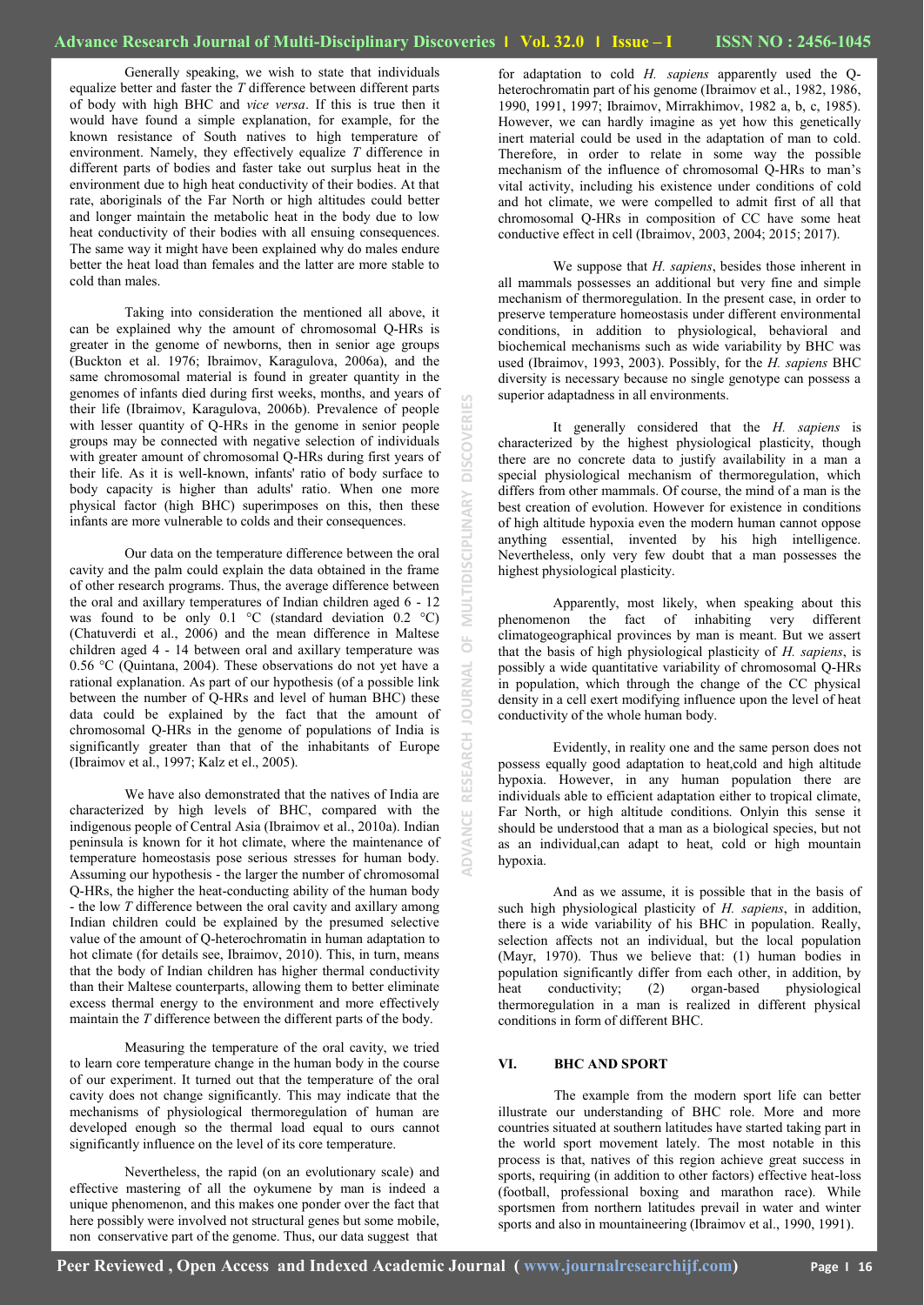It is ascertained that natives of southern latitudes have more chromosomal Q-HRs in their genome (Lubs et al., 1977; Ibraimov, Mirrakhimov, 1982 b, c, d, 1985; Ibraimov et al., 1997; Kalz et al., 2005). Since southerners bodies, as we think, have relatively high heat conductivity (Ibraimov, Tabaldiev, 2007) it is not surprising, that they are successful in sports, which require effective heat-loss. Indeed, a sportsman with high heat conductivity cannot make much progress in water sports due to the fact that their body cools rapidly. However, this sportsman can be more successful in sports which require effective heat-loss.

Comparative tests for endurance of the "whites" and "blacks" to physical load in conditions of heat and high humidity demonstrate superiority of Negroes even over those "whites" who are used to working in such conditions. On the other hand, the experience of war in Korea showed that frostbite occurs much more often with Negro soldiers than with the "whites" (Folk, 1974). Long-term experience of the Indian medical officers in the Himalayas shows that the South Indians are physiologically more susceptible as compared to Gorkhas and North Indians under identical environmental conditions and that the high altitude population is more resistant to cold injures. It was shown that South Indians are more susceptible to frostbite than other ethnic groups of this country (Mathew, 1992).

#### **VII. BHC AND HUMAN PATHOLOGY**

Since wide quantitative variability of chromosomal Q-HRs was detected only in human population but alimentary obesity, alcoholism and drug addiction relate to the group of "purely human being pathology" we thought that it would be quite logically to study peculiarities of BHC of such diseased individuals. It seemed intuitively that such research would be important because these diseases in one way or other connect with thermo regulation.

Peculiarities of individual's BHC suffering from alimentary form of obesity, alcoholism, drug addiction as well as healthy individuals were studied with the method of calorimetry. It was established that patients differ with significantly low BHC as opposed to control sample. Among patients, drug addicts had the highest BHC, then alcoholics and individuals suffer from obesity. Obtained data confirm the assumption that possibly there is certain relationship between the level of human BHC and vulnerability to "diseases of civilization" (Ibraimov et al., 2010a,b).

Alcoholism and drug addiction are a purely human pathology. Despite the obviousness of etiology, the pathogenesis of the development of these diseases is still unclear, although there never was a lack of hypotheses and theories. Therefore, not aspiring to originality, we suppose that the role of chromosomal Q-HRs in the genome cannot be fully denied. As we have shown, in the genome of patients abusing strong alcoholic beverages the amount of chromosomal Q-HRs is very small; while in drug addicts it is on the contrary great (Ibraimov, 2016b). The possible role of BHC in these situations seem to us to be as follows: frequency of taking strong alcoholic drinks has a trend for increase by latitudes (from South to North), and by altitude above sea level, whereas the amount of Q-HRs in genome has a trend to decrease as the geographical latitude and altitude of permanent residence of human population increase (Ibraimov, 1993; Ibraimov, Mirrakhimov, 1985; Ibraimov et al., 1982a,b,c; 1982; 1986).

Let's conceive the utmost example. In a sense, living in the Far North or in the high mountains, sometimes, predispose to taking strong drinks just for having thermal comfort. However, given this, we assume that one and the same dose of alcohol taken by persons with different BHC may result in different consequences. So, in the individual with low BHC the alcoholic intoxication begins after he takes a relatively large amount of alcohol for one drink because of lower leveling of temperature in different parts of body that finally leads to stronger intoxication with a hang-over syndrome than with persons with normal or high

BHC. In other words, the lower BHC of an individual, the slower the intoxication begins. It is due to the longer time needed for heating the whole body that is necessary for having a sense of thermal comfort in the whole organism.

With drug addicts, i.e. the individuals with high BHC (because of high amount of Q-HRs in genome), drug addiction also appears due to the desire to have a sense of thermal comfort as soon as possible, but this time this "pleasure" is a result of a "drug overcooling" of the body that have subsequent emotional, or other experiences. We believe that the psychoemotional effects of alcohol and drugs on the organism are attributed to the degree of violation of the temperature homeostasis, but they are manifested in quite opposite directions. In other words, while ethanol causes alcohol intoxication increasing the body heat (oxidation of 1 gram of ethanol produces 7 kilocalories), drugs, on the contrary, lower the temperature, thus causing the state of drug stupor. Nevertheless, the notorious susceptibility of the southerners to drugs, and northerners and highlanders to strong alcohol beverages may be explained, to a certain degree, by different Q-HRs content in their genome (Lubs et al., 1977; Ibraimov, Mirrakhimov, 1982a,b,c; Ibraimov et al., 1990, 1991, 1997), and accordingly relate it with the human BHC.

Let us now consider the situation with obesity. As we have shown, individuals with lesser amount of Q-HRs in genome are more prone to develop alimentary obesity (Ibraimov, 2016a). The results of numerous epidemiological researches, which were carried out in many countries and regions have unambiguously shown that females suffer from obesity two times more often than males. We assume that alimentary obesity is not the result of lack of inner discipline in taking meals or presence of hypothetical "gene of obesity". In individuals with low BHC that is characteristic for the female organism in general, even if they take normal amount of food, fat will be stored in more amount than in persons with high BHC. It is easy to imagine that these individuals with a good heat isolating body, when they consume food rich in calories that is easily assimilated and who are under conditions of contemporary comfortable life possibly become more vulnerable to develop alimentary obesity (Ibraimov, 2016a).

It is known that with age the number of women in a population begins to prevail over men. Such a change in the sex ratio is usually explained by the fact that men are more subject to the effects of harmful factors (smoking, alcohol, etc.) or are more frequently engaged in professional activity with increased risk for life. Without calling in question the opinion of most people we suppose that a change in the sex ratio with age in favor of women is related to the amount of chromosomal Q-HRs in their genome. It is possible that a certain advantage of women is explained by their relative resistance, as compared with men, to cold and stress, hunger and even loss of blood because they have less heat conductivity body. In order to be convinced of the relative resistance of women to cold and stress, we shall given several known examples: a) pearl divers in Korea are exclusively women – "ama" (Folk, 1974); b) women succeed best in swimming across the cold water of La-Manche (Folk, 1974); c) during the period of the Leningrad blockade during the World War II about 80% of the women survived despite the fact that being in the rear they had a lesser access to food; d) at the reproductive age women, without detriment to their health lose every month from 120 to 300 ml of blood during menses and about 300-500 ml of blood even during normal labor. Men could hardly tolerate these losses of blood without detriment to their health. Thus, the known thesis that males seem to be less resistant to environment stress is also somewhat explained from our point of view.

**ADVANCE RESEARCH JOURNAL OF MULTIDISCIPLINARY DISCOVERIES**

 $\overline{0}$ 

**JOURNAL** 

RESEARCH

NULTIDI

**DISCOVERIES** 

**ISCIPLINARY**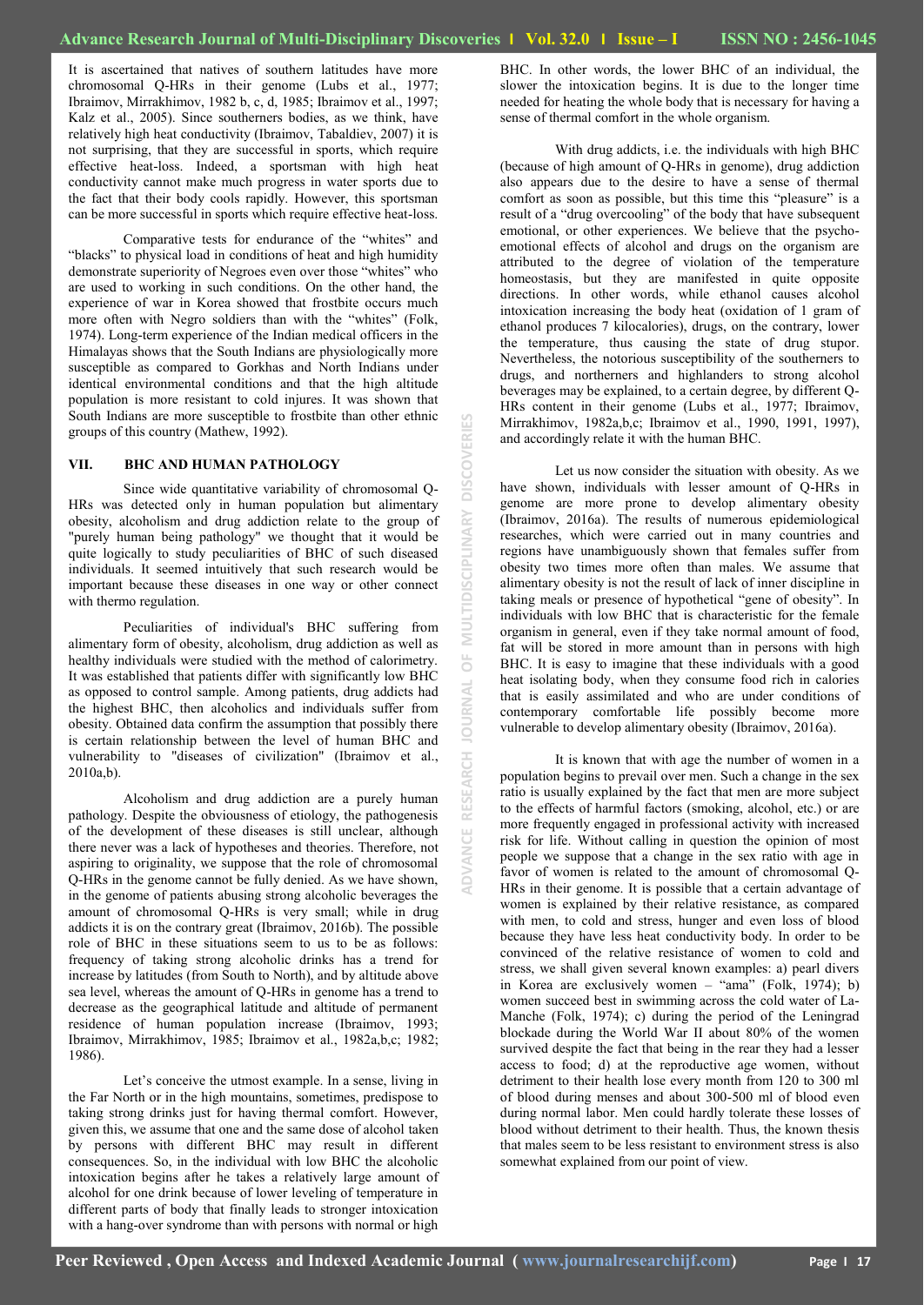We suppose that infants with a great amount of chromosomal Q-HRs in their genome are possibly subject more frequently to over cooling, catarrhal disease, etc. due to high heat conductivity of their body. Whereas, individuals with a low heat conductivity of body possibly have a certain advantage as concerns their survival in infantile age as compared with those who have a medium and especially great amount of chromosomal Q-HRs in genome. That is how we explain the "redundancy" of individuals with a lesser amount of chromosomal Q-HRs in genome in the population of elderly subjects (Ibraimov, Karagulova, 2006; Ibraimov et al., 2010a,b).

Indirectly other known medical-biological data justify our point of view: 1) the level of infant mortality and morbidity is higher with boys than girls. This trend especially expressed in high mountain climate conditions (Baker, 1978); 2) apparently, girls are better than boys "protected" from hunger and diseases, and the trend of curve of their physical growth breaks very rarely (Harrison et al., 1977); 3) mortality from infectious diseases in males is, on average, two times higher than in females; 4) in all ethnic groups males almost two times more often are sick with tuberculosis (TBS) than females. For example, in the USA the Afro-Americans are more susceptible to TBS that determines quick progress of the disease. Vice versa, in "whites" the TBS more often acquires chronic than acute form; 5) also it is known that among the animals only apes get our common cold and stand it very badly (Ibraimov, 2016c).

Aside from effects of hypothetical sex chromosome factors, the increased disease stress in males is poorly understood (Green, 1992; Synnes et al., 1994). The increased susceptibility of males to nutritional insult in early life, reported in both human and other animals (Katz,1980; Smart, 1977, 1986; Lucas et al., 1990, 1998), is also generally assumed to be an unresolved biological issue (Lucas et al., 1998). Both morbidity and mortality are consistently reported to be higher in males than in females in early life, but no explanation for these findings has been offered. The latest attempt to explain this phenomenon belongs to Wells (2000), who argues that "the sex difference in early vulnerability can be attributed to the natural selection of optimal maternal strategies for maximizing lifetime reproductive success" and "that whatever improvements are made in medical care, any environmental stress will always affect males more severely than females in early life." High morbidity and mortality in infants could be explained, in addition to the known to present day medicine reasons, by a simple physical consideration. As is known, in young children the surface/volume is very high, than that in adults. When one more physical factor, such as high BHC is added, then male neonates, which genome contains more Q-HRs than in girls, become very vulnerable to the factors violating the temperature homeostasis in their immature organism, particularly to common cold and its complications with all subsequent consequences.

#### **VIII. CONCLUDING REMARKS**

The role of the circulatory system (CS) has been discussed above in maintaining temperature homeostasis of endothermic organisms. However, the CS cannot influence directly the temperature inside the cells, as those are linked with the CS indirectly - through the extracellular space. Thus, the CS influence on inner cellular temperature homeostasis is limited and its effect, in general, comes to transferring surplus heat from the extracellular space. That is why it seems that the problem of maintaining the inner cellular temperature homeostasis is solved by cells themselves, and we call it the cell thermoregulation (Ibraimov, 2003; 2017). Apparently, the physiological organbased thermoregulation functions relatively independently from CT as evolutionally new adaptive system (Ibraimov, Tabaldiev, 2007). From our point of view, CT can be the missing link, which should fill the "gap" between the thermoregulation systems, functioning at the molecular level (f.e. heat and cold shock proteins) and the whole organism. It is likely that we

faced with physiological problem which is a new and alien for classical courses of physiology.

Basal metabolic rate could be out of many factors known from physiology being capable of explaining the nature of wide human BHC variability in population. Indeed, as in the present case, its level turns less with human age. But it is known that basal metabolic rate, as a rule, is lower in women and southern latitude natives. Apart from that, basal metabolic rate is influenced by such factors as height, weight, body constitution, pulse rate and environmental temperature, which contradicts our data.

As of possible genetic factors the most appropriate is the amount of chromosomal Q-heterochromatin in human genome. Certainly, the thickness of peripheral layer of CC around cellular nucleus depends on total amount of chromosomal C-heterochromatin in the genome. But as we suppose, packaging density (compactization) of CC itself is basically connected with the amount of chromosomal Qheterochromatin. The point is that human populations do not differ significantly in the quantity of C-heterochromatin in their genome (Ibraimov, Mirrakhimov, 1982d; Erdtmann, 1982). Wide quantitative variability at the level of populations is found only in the amount of Q-heterochromatin. To be exact, apparently, human BHC depends mainly on the amount of chromosomal Q-heterochromatin in his genome (Ibraimov et al., 2014). As the amount of chromosomal heterochromatin does not change in ontogenesis, it is possible that the level of BHC may be a constitutional character, the same as the color of skin, eye shape, body constitution, height and other innate physical human peculiarities.

And finally, do man need to know about the level of thermal conductivity of his body? People who are afraid of developing hypertension or diabetes regularly check their blood pressure or blood sugar levels. Perhaps those who fear obesity, alcoholism or drug addiction would not hurt to have an idea of the thermal conductivity of the body. This does not require a special device and can be checked by measuring the temperature of the palm and mouth at rest. If the temperature difference between the palm and the oral cavity does not exceed 1.0 °C, then such an individual has a highly heat conductive body. If this difference exceeds 2.1 °C then such an individual has a low-heat conductive body. In addition, in contrast to the measurement of blood pressure or blood sugar to determine the level of BHC need only once in life, because the amount of chromosomal Q-HRs in the human genome does not change during ontogenesis.

In conclusion, we would like to note that the main difficulty in elucidating the biological role of chromosomal HRs is the detection of their phenotypic manifestation. It is known, unlike structural genes, the DNA in the HRs does not encode known in the science of proteins and enzymes. From our point of view, human BHC level is a physiological phenotype of the amount of chromosomal HRs that are involved in maintaining temperature homeostasis in the body through cell thermoregulation.

## **IX. ACKNOWLEDGEMENTS**

I apologize to those authors whose work is not cited or cited only through reviews. The reason for this is only the space **limitations** 

**ADVANCE RESEARCH JOURNAL OF MULTIDISCIPLINARY DISCOVERIES**

 $\overline{0}$ 

**IRNAL** nor

RESEARCH

**ANCE** 

**LINN** 

OVERI

DISC

TIDISCIPLINARY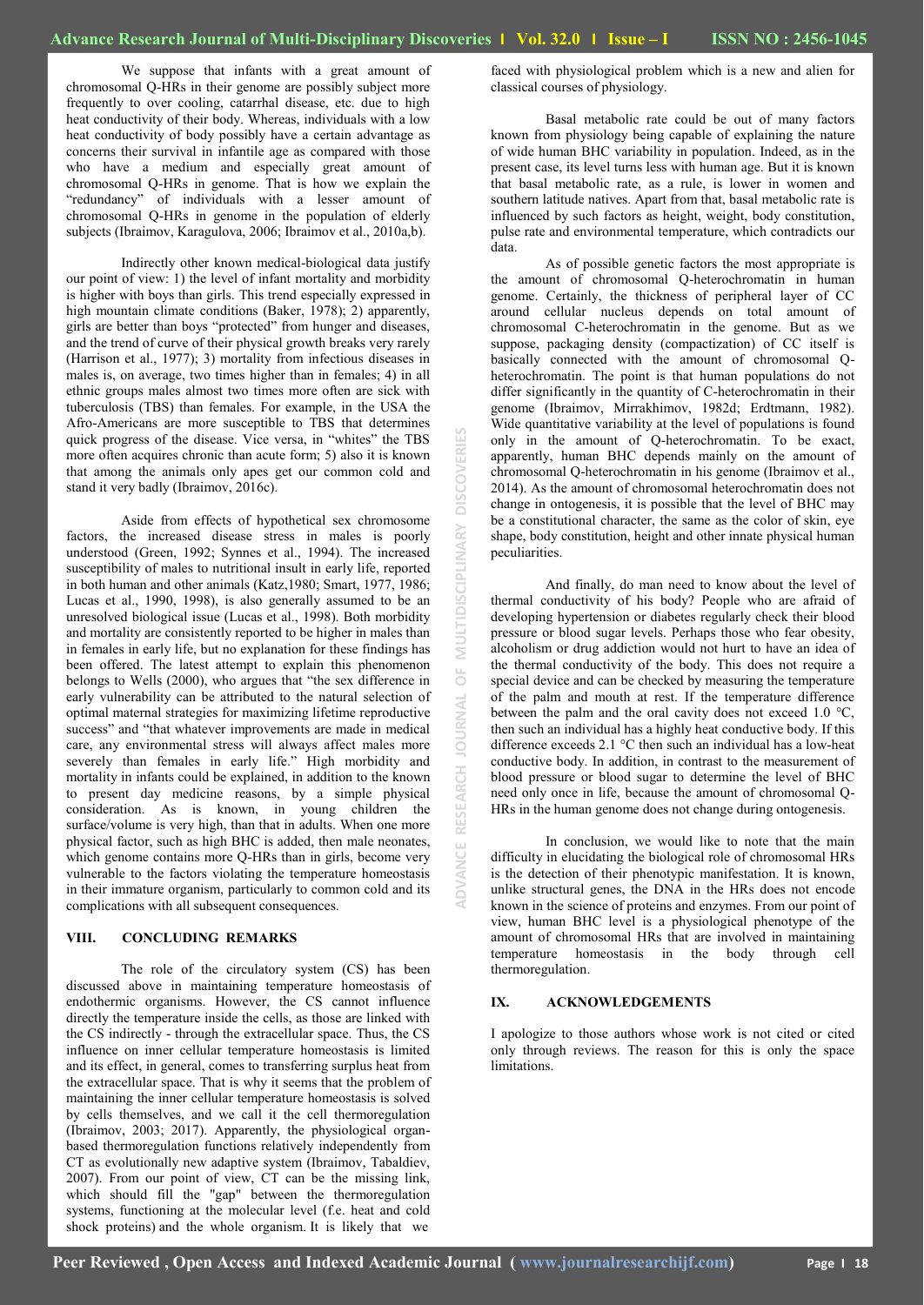$\overline{0}$ 

JOURNAL

RESEARCH

**ADVANCE** 

MULTIDISCIPLINARY

**DISCOVERIES** 

#### **REFERENCES**

- **[1]. Al-Nassar, К.Е., Palmer, С.G., Connealy, P.М. &**  Pao-Lo Yu. (1981). The genetic structure of the Kuwaiti population. II. The distribution of Q-band chromosomal heteromorphisms. Нum Genet, 57: 423- 427.
- **[2]. Arrighi, F.Е. & Hsu Т.С. (1971**). Localization of heterochromatin in human chromosomes. Cytogenetics, 10: 81-86.
- **[3]. Acshoff, J. (1958).** Die extremitäten als effektoren der physikalischen temperaturregulation. Wien Med Wochenschr, 108: 404-409.
- **[4]. Baker, P.Т. (1978).** The Biology of High Altitude Peoples. Cambridge University Press.
- **[5]. Bhasin, M.K. (2005).** Human population cytogenetics. A review. Int J Hum Genet, 5(2): 83-152.
- **[6]. Blatties, C.M. (1997).** Thermoregulation: Tenth International Symposium on the Pharmacology of Thermoregulation. Ann NY Acad Sci USA, March, Vol. 813(1): 1-863, Wiley.
- **[7]. Bostock, С.J. & Sumner, А.Т. (1978).** The eukaryotic chromosomes. North-Holland Publ. Company. Amsterdam-New York-Oxford.
- **[8]. Buckton, K. E., O'Riordan, M. L., Jacobs, P. A., Robinson, J. A., Hill, R., & Evans, H. J. (1976).** Cand Q-band polymorphisms in the chromosomes of three human populations. Ann Hum Genet, 40, 90-112.
- **[9]. Caspersson, Т., Zech, L. & Johansson С. (1970).**  Differential binding of alkilating fluorochromes in human chromosomes. Ехр Cell Res, 60: 315-319.
- **[10]. Comings, D.E. & Okada, T.A. (1970).** Association of chromatin fibers with the annuli of the nuclear membrane. Exp Cell Res, 62: 293-302.
- **[11]. Craig, J.M. (2004).** Heterochromatin many flavours, common themes. BioEssays, 27: 17-28.
- **[12]. Chaturvedi, D., Vilhekar, K.Y., Chaturvedi, P. & Bharambe M.S. (2004).** Indian Pediatrics, 41(6), 600- 603.
- **[13]. Ciminelli, В.М., Jodice, С., Scozzari, R., et al. (2000).** Latitude-correlated genetic polymorphisms: selection or gene flow? Hum Biol, 72: 557-571.
- **[14]. Decsey, K., Bellovits, O., & Bujdoso, G.M. (2006).**  Human chromosomal polymorphism in a Hungarian sample. Int J Hum Genet, 6(3), 177-183.
- **[15]. Dimitri, P., Corradini N. & Rossi F. (2004)** The paradox of functional heterochromatin. BioEssays, 27, 29-41.
- **[16]. Elgin, S.C.R., & Grewal, S.I.S. (2003)**  Heterochromatin: silence in golden. Curr Biol, 13(13), R895- R898.
- **[17]. Erdtmann, В. (1982).** Aspects of evaluation, significance, and evolution of human С-band heteromorphism. Нum Genet, 61: 281-294.
- **[18]. Folk, G.E. (1974).** Textbook оf Environmental Physiology. Lea & Febiger. Philadelphia.
- **[19]. Green, M.S. (1992).** The male predominance in the incidence of infectious diseases in children: a postulated explanation for disparities in the literature. Int J Epidemiol, 21: 381-386.
- **[20]. Harrison, G.А., Weiner, J.S., Tanner, J.М. & Barnicot, N.А. (1977).** Human Biology. Oxford, Oxford University Press.
- **[21]. Ibraimov, А. I. (1993).** The origin of modern humans: а cytogenetic model. Нum Evol, 8(2): 81-91.
- **[22]. Ibraimov, A.I. (2003).** Condensed chromatin and cell thermoregulation. Complexus, 1: 164-170. doi:10.1159/000081065
- **[23]. Ibraimov, A.I. (2004).** The origin of condensed chromatin, cell thermoregulation and multicellularity. Complexus, 2: 23-34. doi:10.1159/000087851
- **[24]. Ibraimov A.I. 2010.** Chromosomal Q-heterochromatin regions in populations and human adaptation. In: MK Bhasin, C Susanne (Eds.): Anthropology Today: Trends and Scope of Human Biology. Delhi: Kamla- Raj Enterprises, pp. 225-250.
- **[25]. Ibraimov, A.I. (2015).** Heterochromatin: The visible with many invisible effects. Global Journal of Medical Research (C), Volume 15, Issue 3, Version 1.0, pp. 7- 32.
- **[26]. Ibraimov, A.I. (2016a).** Chromosomal Q-Heterochromatin Polymorphism in Patients with Alimentary Obesity. Biol Med (Aligarh), 8: 275. doi:10.4172/0974-8369.1000275
- **[27]. Ibraimov, A.I. (2016b).** Chromosomal Qheterochromatin Regions in Alcoholics and Drug Addicts. Biol Med (Aligarh), 8:346. doi:10.4172/0974- 8369.1000346
- **[28]. Ibraimov, A.I. (2016c).** Why only people and apes are ill with common cold? The possible role of chromosomal Q-heterochromatin. J Mol Biol Res, Vol. 6, No. 1, pp. 11-19. doi:10.5539/jmbr.v6n1p11
- **[29]. Ibraimov, A.I. (2017).** Cell Thermoregulation: Problems, Advances and Perspectives. J Mol Biol. Res, 7(1): 58-79. doi:10.5539/jmbr.v7n1p58
- **[30]. Ibraimov, A.I. & Karagulova G.O. (2006a).** Chromosomal Q-heterochromatin regions in individuals of various age groups. Int J Hum Genet, 6(3): 219-228.
- **[31]. Ibraimov, A.I. & Karagulova G.O. (2006b).** Chromosomal Q-heterochromatin variability in neonates deсeased during first year of age. Int J Hum Genet, 6(4): 281-285.
- **[32]. Ibraimov, А.I., Mirrakhimov М.М., Nazarenko, S.А., Axenrod, Е.I. & Akbanova, G.А. (1982).** Нuman chromosomal polymorphism. I. Chromosomal Q-polymorphism in Mongoloid populations of Central Asia. Hum Genet, 60: 1-7.
- **[33]. Ibraimov, А. I., & Mirrakhimov, М. М. (1982a).** Human chromosomal polymorphism. III. Chromosomal Q-polymorphism in Mongoloids of Northern Asia. Hum Genet, 62: 252-257.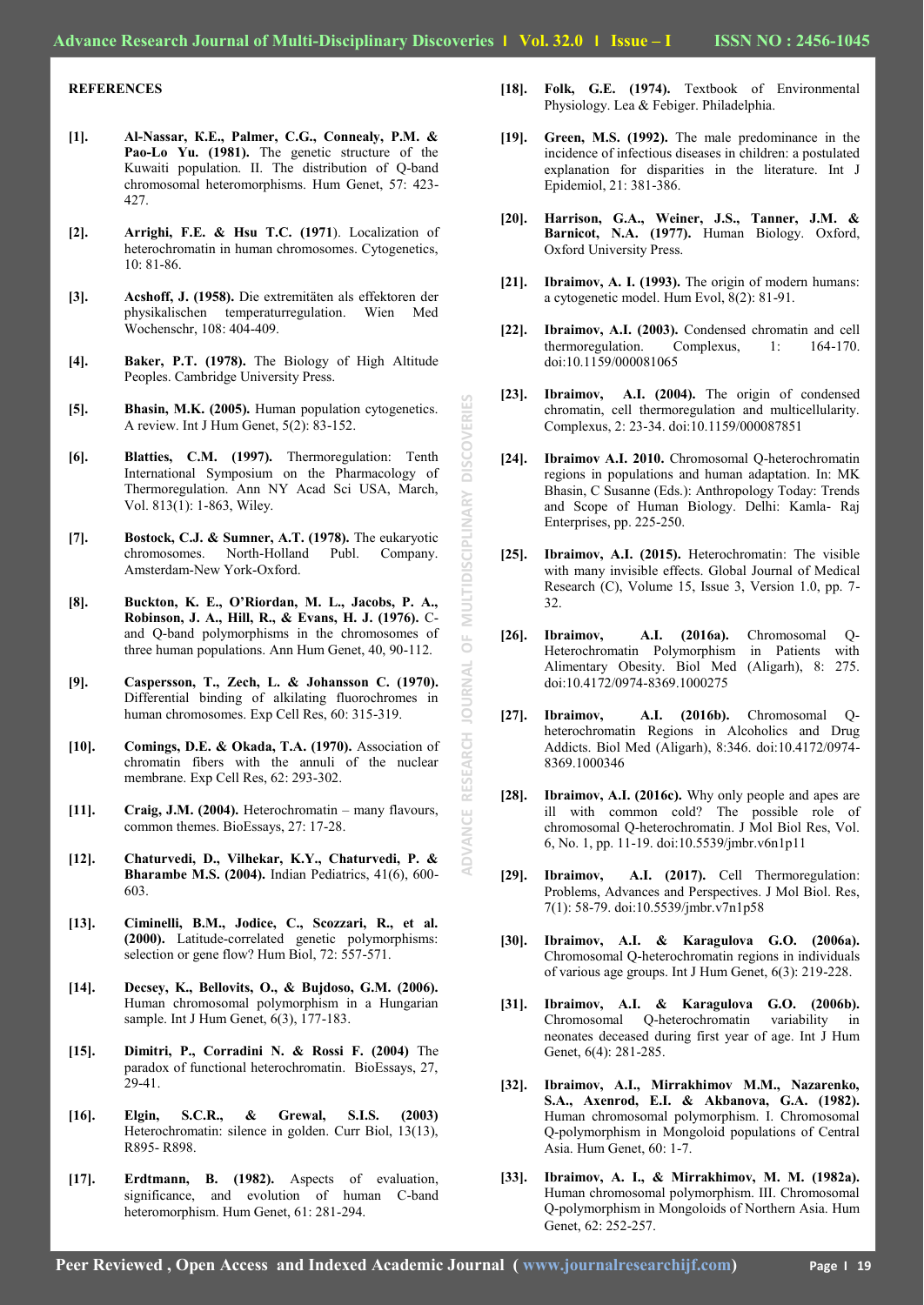- **[34]. Ibraimov, А.I., & Mirrakhimov, М. М. (1982b).** Human chromosomal polymorphism. IV. Qpolymorphism in Russians living in Kirghizia. Hum Genet, 62: 258-260.
- **[35]. Ibraimov, А.I., & Mirrakhimov, М.М. (1982c).** Human chromosomal polymorphism. V. Chromosomal Q-polymorphism in African populations. Hum Genet, 62: 261-265.
- **[36]. Ibraimov, А.I. & Mirrakhimov М.М. (1982d).**  Human chromosomal polymorphism. II. Chromosomal С-polymorphism in Mongoloid populations of Central Asia. Hum Genet, 60: 8-9.
- **[37]. Ibraimov, А.I., & Mirrakhimov, М. М. (1985).** Qband polymorphism in the autosomes and the Y chromosome in human populations. In: "Progress and Topics in Cytogenetics. The Y chromosome. Part А. Basic characteristics of Y chromosome". А. А. Sandberg (Ed). Alan R. Liss, Inc., New York. USA, pp. 213-287.
- **[38]. Ibraimov, A.I. & Tabaldiev, S.K. (2007).** Condensed chromatin, cell thermoregulation and human body heat conductivity. J Hum Ecol, 21(1): 1-22.
- **[39]. Ibraimov, А. I., Mirrakhimov, М. М., Axenrod, Е. I. & Kurmanova G.U. (1986).** Human chromosomal polymorphism. IX. Further data on the possible selective value of chromosomal Q-heterochromatin material. Hum Genet, 73: 151-156.
- **[40]. Ibraimov, А.I., Kurmanova, G.U., Ginsburg, Е.К., Aksenovich, T.I. & Axenrod Е.I. (1990).**  Chromosomal Q-heterochromatin regions in native highlanders of Pamir and Tien-Shan and in newcomers. Cytobios, 63: 71-82.
- **[41]. Ibraimov, А.I., Axenrod, Е.I., Kurmanova, G.U. &**  Turapov, O.A. (1991). Chromosomal heterochromatin regions in the indigenous population of the Northern part of West Siberia and in new migrants. Cytobios, 67: 95-100.
- **[42]. Ibraimov, A.I., Karagulova, G.O., & Kim, E.Y. (1997).** Chromosomal Q-heterochromatin regions in indigenous populations of the Northern India. Ind J Hum Genet, 3: 77-81.
- **[43]. Ibraimov, A.I., A.K. Kazakova, I.K. Moldotashev, M.T. Sultanmuratov,& K.S. Abdyev (2010a).** Variability of Human Body Heat Conductivity in Population. I. Methodological and Theoretical Approaches. J Hum Ecol, 32(1): 1-22.
- **[44]. Ibraimov, A.I., A.K. Kazakova, I.K. Moldotashev, M.T. Sultanmuratov & K.S. Abdyev. (2010b).** Variability of Human Body Heat Conductivity in Population. II. Diseases of Civilization. J Hum Ecol, 32(2): 69-78.
- **[45]. Ibraimov, A.I., Akanov, A.A., Meymanaliev, T.S., Karakushukova, A.S., Kudrina N.O., Sharipov K.O., & Smailova R.D. (2013).** Chromosomal Qheterochromatin polymorphisms in 3 ethnic groups (Kazakhs, Russians and Uygurs) of Kazakhstan. Int J Genet, 5(1), 121-124.
- **[46]. Ibraimov, A.I., Akanov, A.A., Meimanaliev, T.S., Sharipov, K.O., Smailova, R.D. & Dosymbekova, R. (2014).** Human Chromosomal Q-heterochromatin Polymorphism and Its Relation to Body Heat Conductivity. Int J Genet, 6(1), 142-148.
- **[47]. ISCN. (1978).** An international system for human cytogenetic nomenclature. Report of the standing committee on human cytogenetic nomenclature. Cytogenet Cell Genet, 21: 313(1)-404(92).
- **[48]. John В. (1988).** The biology оf heterochromatin. In: "Heterochromatin: Molecular and Structural Aspects". Verma R.S. (Ed). Cambridge University Press, Cambridge, New York, New Rochelle, Melburn, Sydney. рр.1-147.
- **[49]. Kalz, L., Kalz-Fuller, В., Hedge, S., & Schwanitz, G. (2005).** Polymorphism of Q-band heterochromatin; qualitative and quantitative analyses of features in 3 ethnic groups (Europeans, Indians, and Turks). Int J Hum Genet, 5(2), 153-163.
- **[50]. Katz, H.B. (1980).** The influence of under nutrition on learning performance in rodents. Nutr Abstr Rev., 50: 767-783.
- **[51]. Lampert, F. (1971).** Attachment of human chromatin fibers to the nuclear membrane as seen by electron microscopy. Humangenetik, 1971; 13: 285–295.
- **[52]. Lubs, H. A., Patil, S. R., Kimberling, W. J., Brown, J., Hecht, F., Gerald, P., & Summitt, R. L. (1977).** Racial differences in the frequency of Q- and Cchromosomal heteromorphism. Nature, 268, 631-632.
- **[53]. Lucas, A., Morley, R., Cole, T.J., Gore, S.M., Lucas, P.J.et al. (1990).** Early diet in preterm babies and developmental status at 18 month. Lancet, 335: 1477-1481.
- **[54]. Lucas, A., Morley, R. & Cole, T.J. (1998).**  Randomised trial of early diet in preterm babies and later intelligence quotient. BMJ, 317: 1481-1487.
- **[55]. Mathew, L. (1992).** Severe Cold at High Altitude and Methods of Prevention of its III Effects. In: SK. Machanda, W. Selvamurthy, V. Mohan Kumar (eds): Advances in Physiological Sciences. New Dehli, Macmillan India LTD, pp. 338-345.
- **[56]. Mayr, E. (1970).** Populations, Species, and Evolution. The Belknap Press of Harvard University Press, Cambridge, Massachusets.
- **[57]. Paris Conference, (1971), and Supplement (1975).** Standartization in human cytogenetics. Birth Defects: Original Article Series, XI, 1-84. The National Foundation, New York.
- **[58]. Pearson, P. L. (1973).** The uniqueness of the human karyotype. In Т. Caspersson, & L. Zech (Eds.), Chromosome identification techniques and application in biology and medicine (p. 145). New York, London. Academic Press.
- **[59]. Pearson, P. L. (1977).** Pattern of bands, polymorphism and evolution of primates. In J. J. Yunis (Ed.), Molecular structure of human chromosomes. Acad. Press.
- **[60]. Prokofyeva-Belgovskaya, A. A. (1986).** Heterochromatic Regions of Chromosomes (in Russian). Moscow, Nauka.
- **[61]. Quintana, E.C. (2004).** How reliable is axillary measurement? Emergency Medicine, 43(6): 797-798.

 $\frac{1}{\sqrt{2}}$ 

**JOURNAL** 

**ARCH** 

**RESE** 

ANCE

MULTID

**DISCOVERIES** 

SCIPLINARY